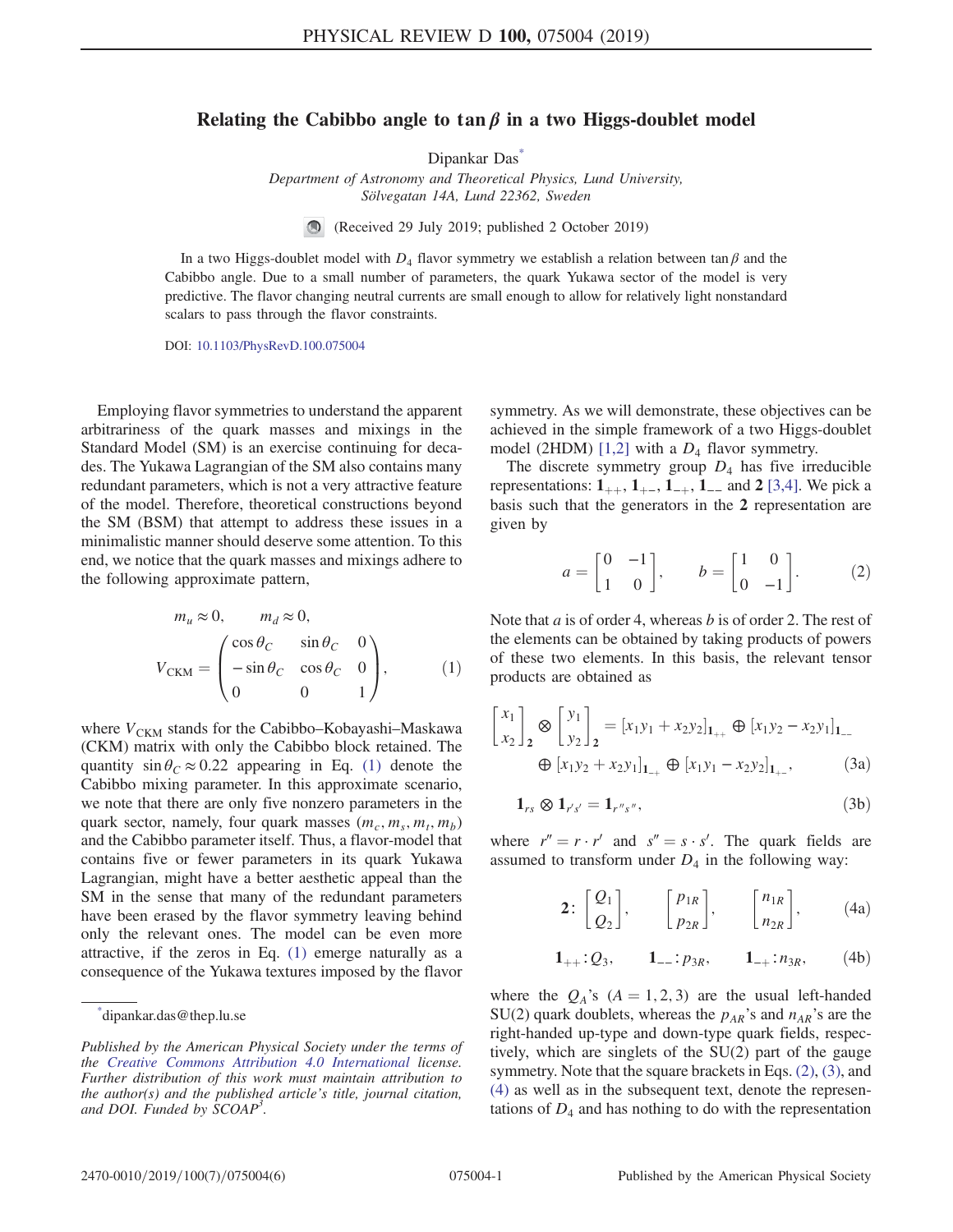of the enclosed fields under SU(2). In the Higgs sector there are two SU(2) doublets  $\phi_k$  ( $k = 1, 2$ ) and their transformation under the  $D_4$  symmetry is as follows:

$$
2: \begin{bmatrix} \phi_1 \\ \phi_2 \end{bmatrix} . \tag{5}
$$

The most general Yukawa Lagrangian for the quarks that is consistent with the gauge and  $D_4$  symmetries can be written as

$$
-\mathcal{L}_Y = A_u(\bar{Q}_1\tilde{\phi}_2 - \bar{Q}_2\tilde{\phi}_1)p_{3R} + B_u\bar{Q}_3(\tilde{\phi}_1p_{1R} + \tilde{\phi}_2p_{2R}) + A_d(\bar{Q}_1\phi_2 + \bar{Q}_2\phi_1)n_{3R} + B_d\bar{Q}_3(\phi_1n_{1R} + \phi_2n_{2R}) + \text{H.c.},
$$
(6)

where, we have used the standard abbreviation  $\tilde{\phi}_k = i\sigma_2 \phi_k^*$ . The complex phases of the Yukawa couplings can be absorbed in the quark field redefinitions. Thus, the  $D_4$ symmetry reduces the number of Yukawa couplings drastically to the extent that we are left with only five unknown parameters in Eq. (6), namely, four Yukawa couplings and the ratio of the two vacuum expectation values (VEVs),  $\tan \beta \equiv v_2/v_1$ . Quite remarkably, these are just enough to reproduce the five nonzero parameters in the quark sector when Eq. (1) holds. Therefore, at this leading order, using a  $D_4$  flavor symmetry we have successfully removed all the unnecessary parameters from the quark Yukawa Lagrangian. The mass matrices that follow from Eq. (6) are given by

$$
M_{u} = \frac{1}{\sqrt{2}} \begin{pmatrix} 0 & 0 & A_{u}v_{2} \\ 0 & 0 & -A_{u}v_{1} \\ B_{u}v_{1} & B_{u}v_{2} & 0 \end{pmatrix},
$$
  

$$
M_{d} = \frac{1}{\sqrt{2}} \begin{pmatrix} 0 & 0 & A_{d}v_{2} \\ 0 & 0 & A_{d}v_{1} \\ B_{d}v_{1} & B_{d}v_{2} & 0 \end{pmatrix},
$$
 (7)

where  $\langle \phi_k \rangle = v_k / \sqrt{2}$  represents the VEV of  $\phi_k$ . The diagonal mass matrices can be obtained via the following biunitary transformations:

$$
D_u = V_L \cdot M_u \cdot V_R^{\dagger} = \text{diag}(m_u, m_c, m_t), \quad (8a)
$$

$$
D_d = U_L \cdot M_d \cdot U_R^{\dagger} = \text{diag}(m_d, m_s, m_b). \tag{8b}
$$

The matrices,  $V$  and  $U$  relate the quark fields in the gauge basis to those in the mass basis as follows:

$$
u_L = V_L p_L, \qquad u_R = V_R p_R, \tag{9a}
$$

$$
d_L = U_L n_L, \qquad d_R = U_R n_R, \tag{9b}
$$

where,  $u$  and  $d$  denote the physical up and down type quarks respectively. The CKM matrix is then given by

$$
V_{\text{CKM}} = V_L \cdot U_L^{\dagger}.
$$
 (10)

The matrices,  $V_L$  and  $U_L$  can be obtained by diagonalizing  $M_u M_u^{\dagger}$  and  $M_d M_d^{\dagger}$  $d$  respectively, which can be calculated from Eq. (7) as follows:

$$
M_{u}M_{u}^{\dagger} = \frac{1}{2} \begin{pmatrix} A_{u}^{2}v_{2}^{2} & -A_{u}^{2}v_{1}v_{2} & 0\\ -A_{u}^{2}v_{1}v_{2} & A_{u}^{2}v_{1}^{2} & 0\\ 0 & 0 & B_{u}^{2}v^{2} \end{pmatrix},
$$

$$
M_{d}M_{d}^{\dagger} = \frac{1}{2} \begin{pmatrix} A_{d}^{2}v_{2}^{2} & A_{d}^{2}v_{1}v_{2} & 0\\ A_{d}^{2}v_{1}v_{2} & A_{d}^{2}v_{1}^{2} & 0\\ 0 & 0 & B_{d}^{2}v^{2} \end{pmatrix},
$$
(11)

where,  $v = \sqrt{v_1^2 + v_2^2}$  is the total electroweak VEV. To diagonalize the above matrices, we introduce the matrix,

$$
U_{\beta} = \begin{pmatrix} \cos \beta & \sin \beta & 0 \\ -\sin \beta & \cos \beta & 0 \\ 0 & 0 & 1 \end{pmatrix}.
$$
 (12)

One can easily check that

$$
D_{u}^{2} = U_{\beta} \cdot (M_{u} M_{u}^{\dagger}) \cdot U_{\beta}^{\dagger} = \text{diag}(0, A_{u}^{2} v^{2}/2, B_{u}^{2} v^{2}/2),
$$
\n(13a)

$$
D_d^2 = U_{\beta}^{\dagger} \cdot (M_d M_d^{\dagger}) \cdot U_{\beta} = \text{diag}(0, A_d^2 v^2 / 2, B_d^2 v^2 / 2).
$$
\n(13b)

Thus, we can identify the masses of the physical quarks as

$$
m_{u,d}^2 = 0, \qquad m_{c,s}^2 = \frac{1}{2} A_{u,d}^2 v^2, \qquad m_{t,b}^2 = \frac{1}{2} B_{u,d}^2 v^2. \tag{14}
$$

Also, comparing with the definitions in Eq. (8), we can conclude

$$
V_L = U_\beta, \qquad U_L = U_\beta^\dagger. \tag{15}
$$

Using Eq. (10) we can now easily calculate the CKM matrix as follows:

$$
V_{\text{CKM}} = U_{\beta} \cdot U_{\beta} = \begin{pmatrix} \cos 2\beta & \sin 2\beta & 0 \\ -\sin 2\beta & \cos 2\beta & 0 \\ 0 & 0 & 1 \end{pmatrix}.
$$
 (16)

Therefore, comparing with Eq. (1), one can identify the Cabibbo mixing angle as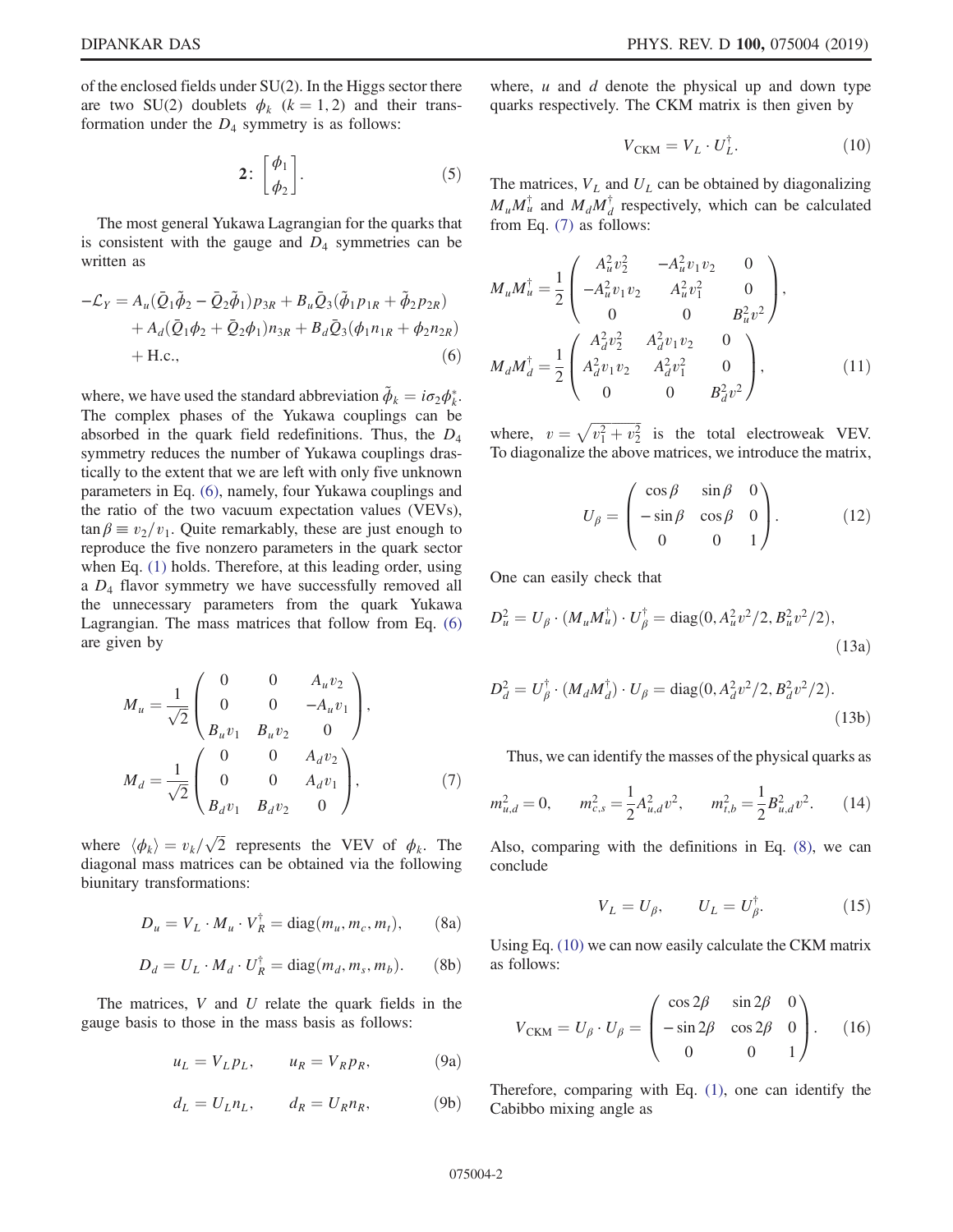$$
\sin \theta_C = \sin 2\beta \approx 0.22. \tag{17}
$$

This relation between the Cabibbo parameter and tan  $\beta$  is the key result of our analysis. Note that the relation of Eq. (17) is purely a consequence of the Yukawa textures in Eq.(7) which are dictated by the  $D_4$  symmetry. Therefore, this relation should be stable under quantum corrections.

At this stage, it is reasonable to ask whether such a value of tan  $\beta$  will be allowed from the scalar sector. As we will see, the value of tan  $\beta$  can be quite arbitrary if we allow for terms that softly break the  $D_4$  symmetry in the scalar sector. Keeping these in mind, we write the scalar potential as

$$
V = -\mu_1^2(\phi_1^{\dagger}\phi_1) - \mu_2^2(\phi_2^{\dagger}\phi_2) - \mu_{12}^2(\phi_1^{\dagger}\phi_2 + \phi_2^{\dagger}\phi_1) + \lambda_1(\phi_1^{\dagger}\phi_1 + \phi_2^{\dagger}\phi_2)^2 + \lambda_2(\phi_1^{\dagger}\phi_2 - \phi_2^{\dagger}\phi_1)^2 + \lambda_3(\phi_1^{\dagger}\phi_2 + \phi_2^{\dagger}\phi_1)^2 + \lambda_4(\phi_1^{\dagger}\phi_1 - \phi_2^{\dagger}\phi_2)^2.
$$
 (18)

Note that, in the limit  $\mu_1^2 = \mu_2^2$ ,  $\mu_{12}^2 = 0$  the  $D_4$  symmetry will be exact in the scalar potential. However, in this case one can easily verify that the minimization conditions will enforce  $v_1 = v_2$ , i.e.,  $\tan \beta = 1$  which will be incompatible with Eq. (17). Therefore, we decide to proceed with the potential of Eq. (18) containing the most general bilinear terms. The minimization conditions, in this case, can be used to solve for the bilinear parameters  $\mu_1^2$  and  $\mu_2^2$  as follows:

$$
\mu_1^2 = (\lambda_1 + 2\lambda_3 - \lambda_4)v_2^2 + (\lambda_1 + \lambda_4)v_1^2 + \mu_{12}^2 \frac{v_2}{v_1}, \quad (19a)
$$

$$
\mu_2^2 = (\lambda_1 + 2\lambda_3 - \lambda_4)v_1^2 + (\lambda_1 + \lambda_4)v_2^2 + \mu_{12}^2 \frac{v_1}{v_2}.
$$
 (19b)

After the spontaneous symmetry breaking, we expand the scalar doublets as

$$
\phi_k = \frac{1}{\sqrt{2}} \begin{pmatrix} \sqrt{2}w_k^+ \\ v_k + h_k + iz_k \end{pmatrix} \quad (k = 1, 2). \tag{20}
$$

The massless unphysical scalars  $\omega^{\pm}$  and  $\zeta$  in the charged and the pseudoscalar sectors respectively, can be extracted using the following rotation:

$$
\begin{pmatrix}\n\omega^{\pm} \\
H^{\pm}\n\end{pmatrix} = \begin{pmatrix}\n\cos \beta & \sin \beta \\
-\sin \beta & \cos \beta\n\end{pmatrix} \begin{pmatrix}\nw_1^{\pm} \\
w_2^{\pm}\n\end{pmatrix},
$$
\n
$$
\begin{pmatrix}\n\zeta \\
A\n\end{pmatrix} = \begin{pmatrix}\n\cos \beta & \sin \beta \\
-\sin \beta & \cos \beta\n\end{pmatrix} \begin{pmatrix}\nz_1 \\
z_2\n\end{pmatrix}.
$$
\n(21)

In the above equation,  $H^{\pm}$  and A stand for physical charged scalar and pseudoscalar respectively, whose masses can be calculated as

$$
m_{+}^{2} = \frac{2\mu_{12}^{2}}{\sin 2\beta} - 2\lambda_{3}v^{2},
$$
 (22a)

$$
m_A^2 = \frac{2\mu_{12}^2}{\sin 2\beta} - 2(\lambda_2 + \lambda_3)v^2.
$$
 (22b)

The mass squared matrix in the scalar sector is given by

$$
V_S^{\text{mass}} = (h_1 \quad h_2) \frac{\mathcal{M}_S^2}{2} \binom{h_1}{h_2},\tag{23a}
$$

with, 
$$
\mathcal{M}_{S}^{2} = \begin{pmatrix} 2(\lambda_{1} + \lambda_{4})v_{1}^{2} + \mu_{12}^{2} \frac{v_{2}}{v_{1}} & 2(\lambda_{1} + 2\lambda_{3} - \lambda_{4})v_{1}v_{2} - \mu_{12}^{2} \\ 2(\lambda_{1} + 2\lambda_{3} - \lambda_{4})v_{1}v_{2} - \mu_{12}^{2} & 2(\lambda_{1} + \lambda_{4})v_{2}^{2} + \mu_{12}^{2} \frac{v_{1}}{v_{2}} \end{pmatrix}.
$$
 (23b)

The diagonalization of  $\mathcal{M}_S^2$  will lead to two physical  $CP$ -even scalars  $H$  and  $h$  which are obtained via the following rotation

$$
\binom{H}{h} = \begin{pmatrix} \cos \alpha & \sin \alpha \\ -\sin \alpha & \cos \alpha \end{pmatrix} \binom{h_1}{h_2}.
$$
 (24)

This diagonalization will then entail the following relations:

$$
m_H^2 \cos^2 \alpha + m_h^2 \sin^2 \alpha = 2(\lambda_1 + \lambda_4) v_1^2 + \mu_{12}^2 \frac{v_2}{v_1}, \quad (25a)
$$

$$
m_H^2 \sin^2 \alpha + m_h^2 \cos^2 \alpha = 2(\lambda_1 + \lambda_4) v_2^2 + \mu_{12}^2 \frac{v_1}{v_2}, \quad (25b)
$$

$$
(m_H^2 - m_h^2) \sin \alpha \cos \alpha = 2(\lambda_1 + 2\lambda_3 - \lambda_4)v_1v_2 - \mu_{12}^2.
$$
\n(25c)

We note that the potential of Eq.  $(18)$  contains seven parameters among which two of the bilinear parameters,  $\mu_1^2$  and  $\mu_2^2$ , have been traded in favor of  $v_1$  and  $v_2$  (or equivalently v and tan $\beta$ ) using Eq. (19). The remaining five parameters (four lambdas and  $\mu_{12}^2$ ) can then be exchanged for four physical masses  $(m_+, m_A, m_H$  and  $m_h$ ) and the mixing angle,  $\alpha$  using Eqs. (22) and (25). On top of this, putting  $\alpha = \beta - \pi/2$  [5] will ensure that h possesses exact SM-like couplings at the tree-level, so that it can be identified with the 125 GeV scalar discovered at the LHC. In this *alignment limit* [6,7], Eq. (25) can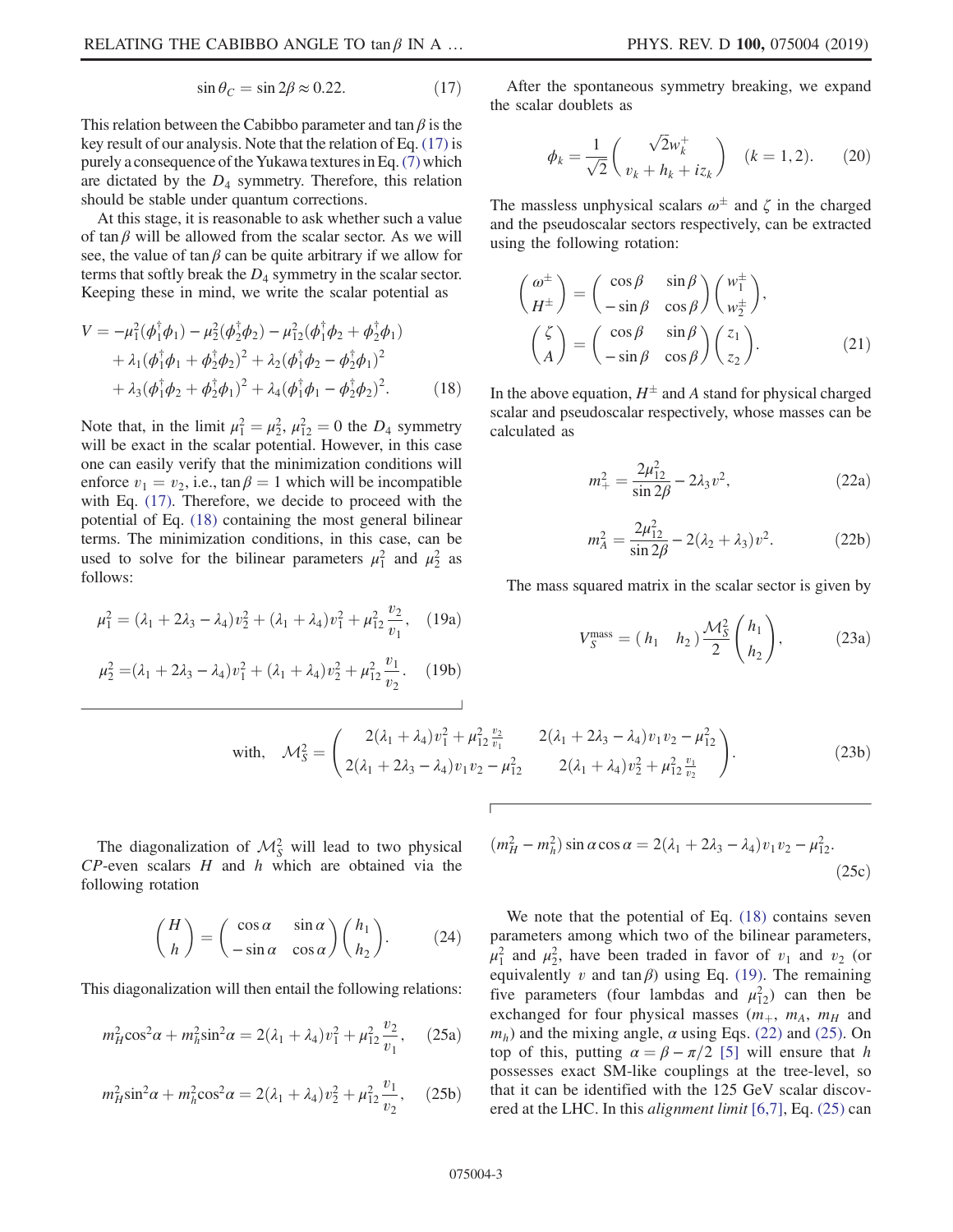be rearranged to obtain simpler expressions for  $m_h$  and  $m_H$  as follows:

$$
m_h^2 = 2(\lambda_1 + \lambda_3)v^2, \qquad (26a)
$$

$$
m_H^2 = \frac{2\mu_{12}^2}{\sin 2\beta} + 2(\lambda_4 - \lambda_3)v^2.
$$
 (26b)

From Eqs. (22) and (26) we can see that, in the limit  $\mu_{12}^2 \gg v^2$ , only the SM-like Higgs scalar, *h*, remains at the EW scale while the other nonstandard scalars are quasidegenerate and super heavy. Considering the absence of any convincing hints of new physics at the collider experiments, such a spectrum of the scalar masses might be desirable. Moreover, in the limit  $m_+ \approx m_H \approx m_A \gg m_h$ , the bound from the electroweak T-parameter can be easily avoided [8,9].

For the sake of completeness we now discuss the scalar mediated flavor changing neutral currents (FCNCs) in our model. Comparing Eq. (6) with the general 2HDM Yukawa Lagrangian

$$
\mathcal{L}_Y = -\sum_{k=1}^2 \left[ \bar{Q} \Gamma_k \phi_k n_R + \bar{Q} \Delta_k \tilde{\phi}_k p_R \right] + \text{H.c.,} \quad (27)
$$

we can write,

$$
\Delta_1 = \begin{pmatrix} 0 & 0 & 0 \\ 0 & 0 & -A_u \\ B_u & 0 & 0 \end{pmatrix}, \qquad \Delta_2 = \begin{pmatrix} 0 & 0 & A_u \\ 0 & 0 & 0 \\ 0 & B_u & 0 \end{pmatrix},
$$

$$
\Gamma_1 = \begin{pmatrix} 0 & 0 & 0 \\ 0 & 0 & A_d \\ B_d & 0 & 0 \end{pmatrix}, \qquad \Gamma_2 = \begin{pmatrix} 0 & 0 & A_d \\ 0 & 0 & 0 \\ 0 & B_d & 0 \end{pmatrix}. \tag{28}
$$

Note that in writing Eq. (27), we have suppressed the generation indices. The matrices,  $N_u$  and  $N_d$ , which control the FCNC couplings in the up and down sectors respectively, are given by [1]

$$
N_u = \frac{1}{\sqrt{2}} V_L (\Delta_1 v_2 - \Delta_2 v_1) V_R^{\dagger},
$$
 (29a)

$$
N_d = \frac{1}{\sqrt{2}} U_L (\Gamma_1 v_2 - \Gamma_2 v_1) U_R^{\dagger}.
$$
 (29b)

As an explicit example,  $N_u$  and  $N_d$  will get involved in the FCNC couplings in the physical CP-even sector as follows

$$
\mathcal{L}_Y^{\text{CP even}} = -\frac{h}{v} (\bar{u}D_u u + \bar{d}D_d d) - \frac{H}{v} [\bar{u}(N_u P_R + N_u^{\dagger} P_L)u + \bar{d}(N_d P_R + N_d^{\dagger} P_L)d],
$$
\n(30)

where, we have suppressed again the generation indices and imposed the alignment limit. To calculate the expressions for  $N_u$  and  $N_d$  using Eq. (29), we need to know  $V_R$ and  $U_R$  which can be obtained by diagonalizing  $M_u^{\dagger} M_u$  and  $M_d^{\dagger} M_d$  respectively. In this way, we find

$$
V_R = U_R = \begin{pmatrix} -\sin\beta & \cos\beta & 0 \\ 0 & 0 & 1 \\ \cos\beta & \sin\beta & 0 \end{pmatrix}.
$$
 (31)

Now we can easily compute  $N_u$  and  $N_d$  as follows:

$$
N_u = -\begin{pmatrix} 0 & m_c & 0 \\ 0 & 0 & 0 \\ m_t & 0 & 0 \end{pmatrix}, \qquad N_d = -\begin{pmatrix} 0 & m_s & 0 \\ 0 & 0 & 0 \\ m_b & 0 & 0 \end{pmatrix}.
$$
\n(32)

Clearly, due to small number of parameters in the Yukawa sector, the FCNC couplings are completely determined in terms of the known physical parameters. One should keep in mind that Eq. (32) represents the FCNC couplings at the leading order, i.e., when the CKM matrix is block-diagonal and the first generation quark masses are zero. In a more complete theory, these FCNC couplings are expected to receive small corrections. But it is still encouraging to note that already at this leading order, the FCNCs in the down sector are suppressed at least by  $m_b/v$ , which means they are quite small in this model. Consequently, the lower limits on the nonstandard scalar masses are brought down to about 3 TeV as opposed to about 100 TeV for  $\mathcal{O}(1)$  FCNC couplings [1,10]. This makes our model testable at the collider experiments.

A more interesting scenario arises if one considers slight departure from the exact alignment limit by turning on small values of  $cos(\beta - \alpha)$ . But one should keep in mind that FCNC couplings mediated by the SM-like Higgs boson,  $h$ , will start to seep in via such a misalignment. However, as mentioned earlier, since the FCNC couplings are already suppressed,  $|\cos(\beta - \alpha)| \lesssim 3\%$  will still be consistent with the flavor data. Such a deviation from the alignment limit can, in principle, be sensed as tiny deficits in the Higgs signal strengths because the tree-level couplings of h are suppressed by  $sin(\beta - \alpha)$ . Now, we combine this with the measurement of the trilinear Higgs coupling via Higgs pair production which probes the following quantity,

$$
\kappa_{\lambda} = \frac{\lambda_{hhh}}{(\lambda_{hhh})^{SM}} = \frac{\sin(\beta - \alpha)}{2m_h^2 \sin 4\beta} [(m_H^2 - m_h^2) \sin 4\alpha + (m_H^2 + m_h^2) \sin 4\beta + 2(m_H^2 - m_h^2) \sin 2(\alpha + \beta)].
$$
\n(33)

One can easily check that  $\kappa_{\lambda} = 1$ , as expected in the limit  $\alpha = \beta - \pi/2$ . Currently the bound on  $\kappa_{\lambda}$  is quite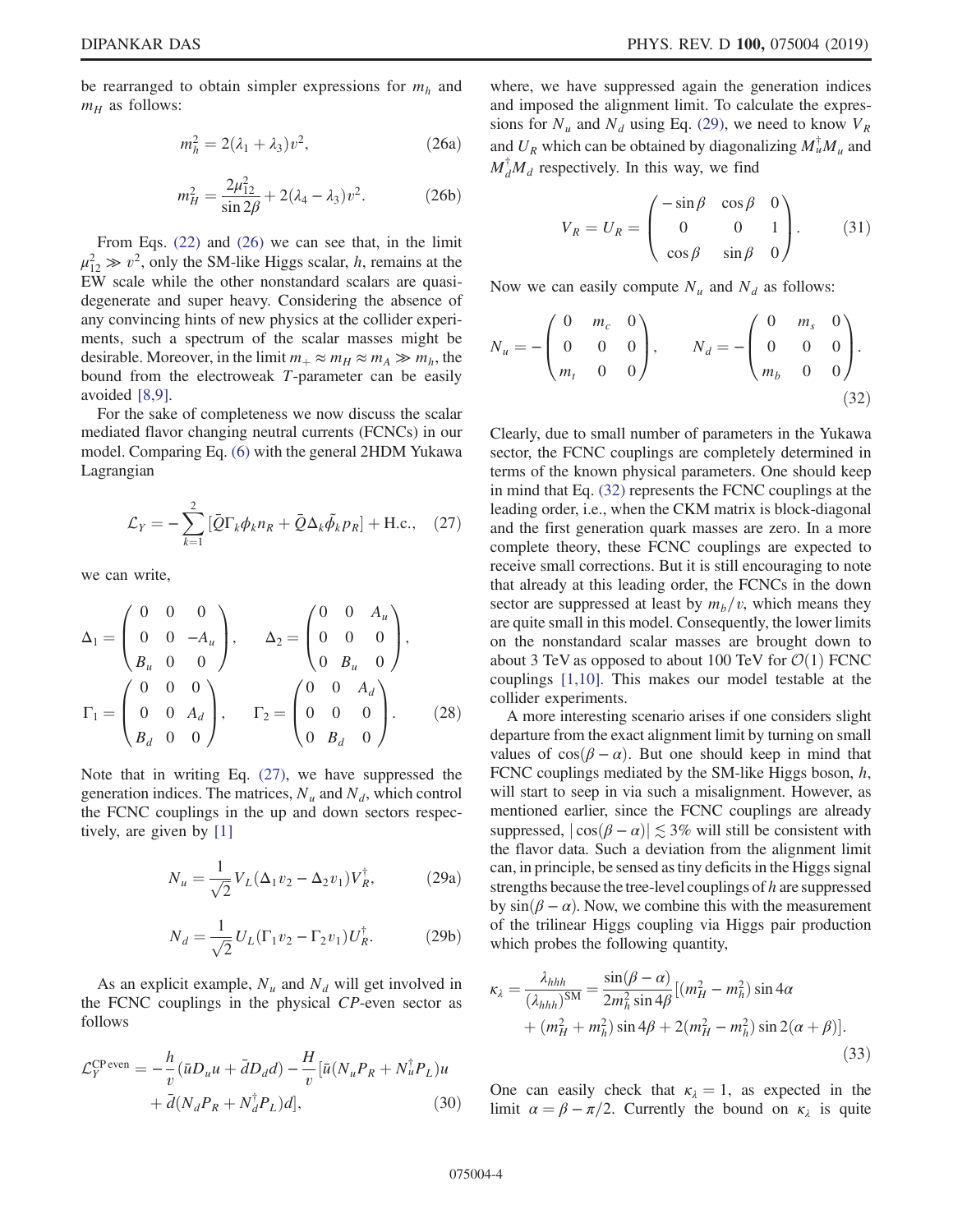

FIG. 1. Contours of  $\kappa_{\lambda}$  in the cos( $\beta - \alpha$ )- $m_H$  plane. In drawing this plot, we have assumed  $\sin 2\beta = 0.22$  and  $m_h = 125$  GeV.

weak [11,12]. Note that, the values of  $m_h$  and  $\beta$ , appearing on the right-hand side of Eq. (33), are known in our model. Therefore, assuming that  $cos(\beta - \alpha)$  and  $\kappa_{\lambda}$  settle for some nonstandard values, we can *predict* the value of  $m_H$ . This feature has been illustrated in Fig. 1, where we can see that if, for example, the values of  $cos(\beta - \alpha)$  and  $\kappa_1$  are found to be 0.025 and −1 respectively, then we can conclude that there should be a heavy neutral scalar appearing at around 5 TeV. Although probing such a tiny value of  $cos(\beta - \alpha)$ might be an ambitious task for the near future, our model, nevertheless, exemplifies how the Higgs precision measurements can play a crucial role in pinning down the scale of new physics.

To summarize, in this article we have pointed out an intriguing possibility that there might be a connection between the Cabibbo angle and tan $\beta$  in a 2HDM. To our knowledge, such a possibility has not been emphasized earlier in the context of 2HDMs. We accomplish this in a  $2HDM$  with a  $D_4$  symmetry which is only softly broken in the scalar potential. Because of the small number of Yukawa parameters, all the FCNC couplings are completely determined in our model. Additionally, the FCNC couplings are sufficiently small so that relatively light scalars accessible at the colliders can successfully negotiate the flavor constraints. Although the complete CKM matrix and the exact nonzero masses of the first generation of quarks have not been reproduced in our minimalistic scenario, we believe that the interesting features of this model outweigh the dissatisfaction with the small parameters in the quark sector. Perhaps the present framework can be taken as the first step toward a more complete theoretical construction which can address the full structure of the quark masses and mixings. Finally, it should be noted that, although there are quite a few previous examples of the use of  $D_4$  symmetry to understand the leptonic sector [13–18], instances where  $D_4$ symmetry has been employed to explain the quark masses and mixings are rare [16,19] and use four Higgs-doublets. Therefore, the current paper should be considered as a simpler alternative and an interesting addition to the existing literature on model building using  $D_4$  flavor symmetry.

This work has been supported by the Swedish Research Council, Contract No. 2016-05996.

- [1] G. C. Branco, P. M. Ferreira, L. Lavoura, M. N. Rebelo, M. Sher, and J. P. Silva, Theory and phenomenology of two-Higgs-doublet models, Phys. Rep. 516, 1 (2012).
- [2] G. Bhattacharyya and D. Das, Scalar sector of two-Higgsdoublet models: A minireview, Pramana 87, 40 (2016).
- [3] H. Ishimori, T. Kobayashi, H. Ohki, Y. Shimizu, H. Okada, and M. Tanimoto, Non-Abelian discrete symmetries in particle physics, Prog. Theor. Phys. Suppl. 183, 1 (2010).
- [4] P. B. Pal, Symmetries of Regular Geometrical Objects (Cambridge University Press, Cambridge, England, 2019), p. 281–310.
- [5] J. F. Gunion and H. E. Haber, The CP conserving two Higgs doublet model: The approach to the decoupling limit, Phys. Rev. D 67, 075019 (2003).
- [6] D. Das and I. Saha, Search for a stable alignment limit in two-Higgs-doublet models, Phys. Rev. D 91, 095024 (2015).
- [7] P. S. Bhupal Dev and A. Pilaftsis, Maximally symmetric two Higgs doublet model with natural Standard Model alignment, J. High Energy Phys. 12 (2014) 024; Erratum, J. High Energy Phys. 11 (2015) 147(E).
- [8] W. Grimus, L. Lavoura, O. M. Ogreid, and P. Osland, A precision constraint on multi-Higgs-doublet models, J. Phys. G 35, 075001 (2008).
- [9] G. Bhattacharyya, D. Das, P. B. Pal, and M. N. Rebelo, Scalar sector properties of two-Higgs-doublet models with a global U(1) symmetry, J. High Energy Phys. 10 (2013) 081.
- [10] O. U. Shanker, Flavor violation, scalar particles and leptoquarks, Nucl. Phys. B206, 253 (1982).
- [11] A. M. Sirunyan et al. (CMS Collaboration), Combination of Searches for Higgs Boson Pair Production in Proton-Proton Collisions at  $\sqrt{s}$  = 13 TeV, Phys. Rev. Lett. 122, 121803 (2019).